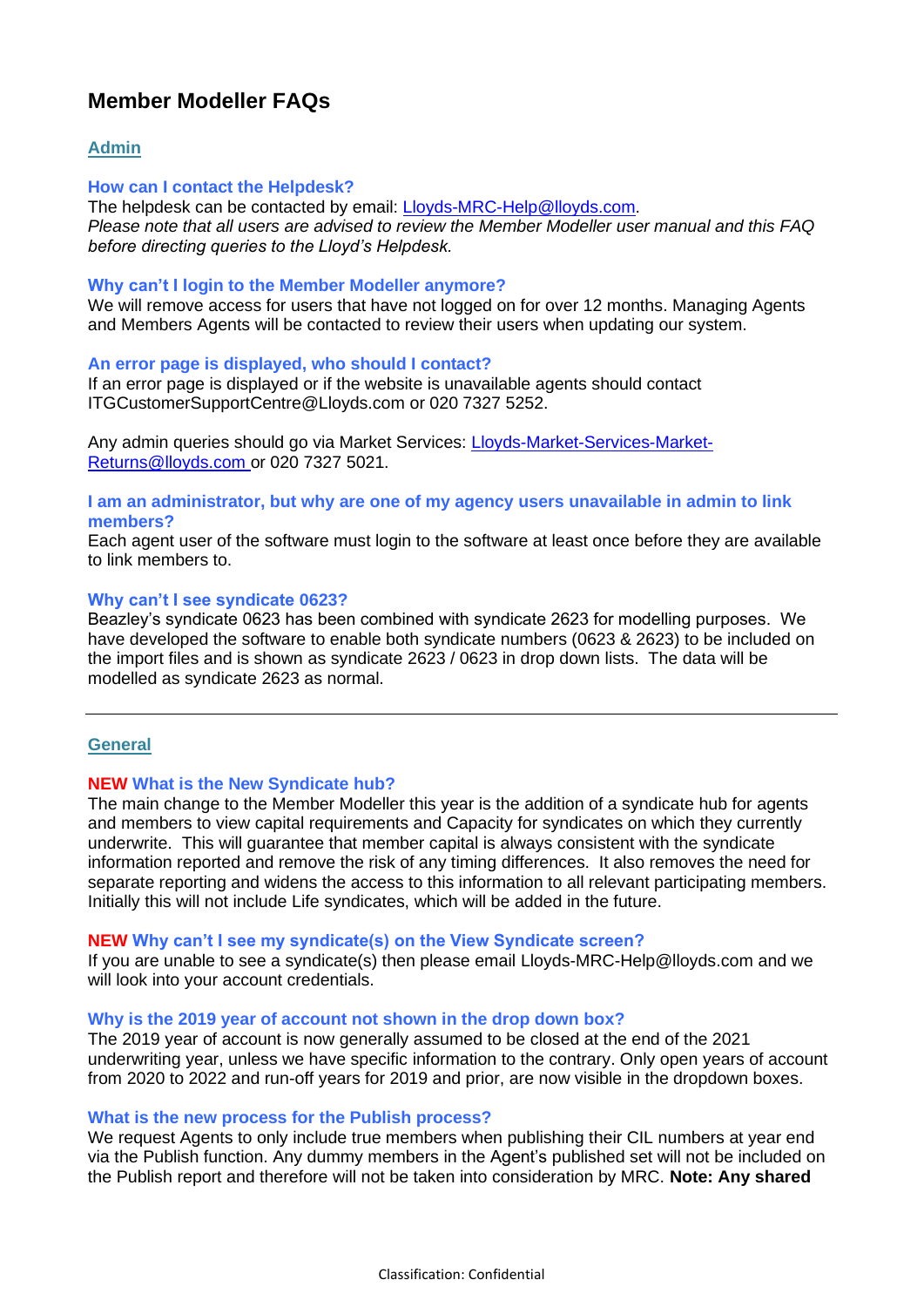## **members do not need to be set up by the Agent as a dummy first and will be included as true members in the published report.**

## **Why can't I see the horizontal scroll bar on the 'View Members' page?**

In response to feedback from users the horizontal scroll bar has now been replaced by a vertical scroll bar, which makes scrolling through members more seamless. In addition, alphanumeric sorting links have been added that allow for quick filtering and navigation of the member list. You will also notice that the search box has been moved outside of the list to ensure that it is visible while navigating through the entire member list.

## **What is the Multimember functionality?**

A new group function now allows a member to see several members upon a single login. This is useful when a member may want to see the other members in their group / family without logging into each one individually. **Note: When a normal member chooses to be a multimember, some functionality will be restricted.**

## **What is the new process for Dummy MAPAs?**

Members' Agents are requested to advise MRC of the intention to operate a new MAPA in the Proposed Year, as soon as the MAPA Number is confirmed. MRC will then ensure that the new MAPA is available as a "true" MAPA. Dummy MAPAs should NOT continue to be used beyond this point, because of the difficulties caused when "true" MAPA allocation data becomes available.

## **How can I select all members on one page?**

The 'select all' checkbox selects members from every page. Members may be selected individually by checking the boxes within and across different pages. If you want to re-use a selection, then press 'add selected' and then they will be added to your selected members (accessible in the top right drop down box). NEW it is now possible to select more than one member by using the shift key and checking the tick boxes.

# **Can I create multiple Dummy Members?**

Agents can now import lists of Dummy Members (Dummy code and name) from a designated csv file. The ability to add members individually will remain.

# **Reporting**

## **NEW Is it possible to report on the New Syndicate hub?**

As part of the new syndicate hub, users will be able to view the syndicate ECA and capacity information in report form as a PDF or XLS version. This includes the 'Syndicate Summary' report and the 'Syndicate List' report. Initially this will not include Life syndicates, which will be added in the future. Please note that Agents will be unable see syndicates of those members that are shared with their organisation at this time.

## **Where are the 'Active Set ECA' and the 'Agent Summary' reports?**

Improvements have been made to a number of reports; this includes the creation of the new 'Active Set ECA' and 'Agent Summary' reports which contain Life OPL and Life ECA (%) columns. These are prefixed with "Extended". We have maintained existing reports for continuity and these are prefixed with "Abridged". We will consult later this year on whether we can remove these. In addition to this we have also amended the 'Existing Conversions' reports to make them more useful.

## **Is it possible to report on life member participation sets?**

Yes. The 'Life ECA' report is available from the Reports page as well as the 'Member Summary' report available via the 'Member Participation Set Details' page.

The 'Final Life ECA  $(E)$ ' is available on the 'Group Participation Set' report as well as the 'Agent Summary', 'Member Summary' and 'Active Set ECA' reports via the 'Reports' menu.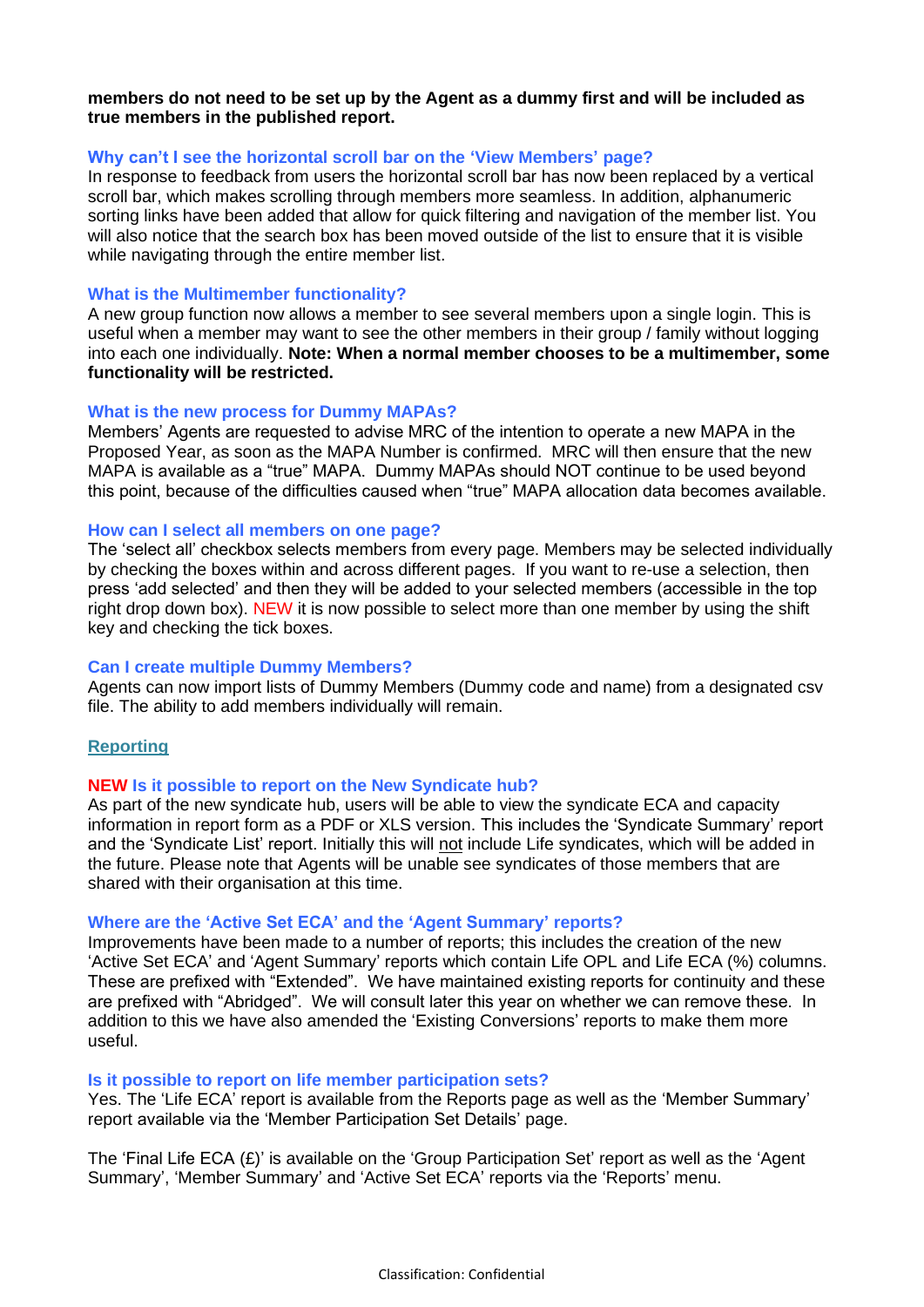#### **How do I exclude Dummy Members from the 'Active Set ECA' Report?**

Dummy members can now be excluded from the report by selecting 'All Active Members' from the Member Filter drop down and then selecting the 'Exclude Dummy Members' check box.

## **When scaling member participations, why does the ECA result on screen not match the ECA value in the Reports?**

The value displayed on screen represents the Pure ECA before the application of the prevailing minimum. The reported figures via the results tab and the reports section display the Final ECA value (with minimum applied).

#### **Why do I get a pop-up blocker when I download reports?**

The internet settings of your browser will likely block the download of the xls and pdf reports. You can click the pop up and allow and then re-run the report and it will download, however this will continue to occur each time you download.

Users are advised to add the member modeller software to their list of trusted sites in the Internet Options section. This allows exporting and importing of data to be completed without pop-up blockers and delays occurring. Using Internet Explorer, from within the software, select the following:

"Tools"  $\rightarrow$  "Internet options"  $\rightarrow$  "Security"  $\rightarrow$  "Trusted Sites"  $\rightarrow$  "Sites"  $\rightarrow$  "Add"

For the setting to take effect, please restart the browser and log back in.

#### **When I run the MAPA syndicate participation report why can't I see the baseline MAPA?**

If a MAPA is amended, then the amended version will be shown in all reports. If you have a requirement to see the original MAPA in the reports, then the MAPA will have to be reverted to baseline.

#### **Why do I get a scaling report instead of results?**

The system is limited to the number of calculations that can be executed at any one time. If the limit is reached in terms of large volume of members and scaling points then a report will be returned instead of the results presented on screen. We advise users to scale selected members using the 5 point scaling function rather than the 26 point scaling function (i.e 0 to 125%).

#### **Why do I get an error message when opening reports in Excel 2003?**

This occurs due to a compatibility issue. The reports are viewable by selecting ok to the error message and can then be viewed as normal.

## **Calculations**

## **NEW Why does the syndicate ECA not match to the £ the amount included in syndicate approval letter?**

The amount included for syndicates in the Member Modeller uses the member rounding provision (i.e. ECA% is rounded down to 1 decimal place). This ensures consistency between the syndicate and any fully aligned member. The syndicate letter uses natural mathematical rounding.

## **After applying a target ECA, why does the final ECA not match in the member results page?**

The target ECA works on pure ECA results and does not round down to one decimal place. The target ECA functionality is designed to provide a guide to the possible member ECA and the final ECA in the results will always provide the final rounded value.

#### **Why is the final ECA amount a round value?**

Members' ECA values shown in the results pages and reports are rounded down to one decimal place. This enables members' agents to publish the final values as true member requirements.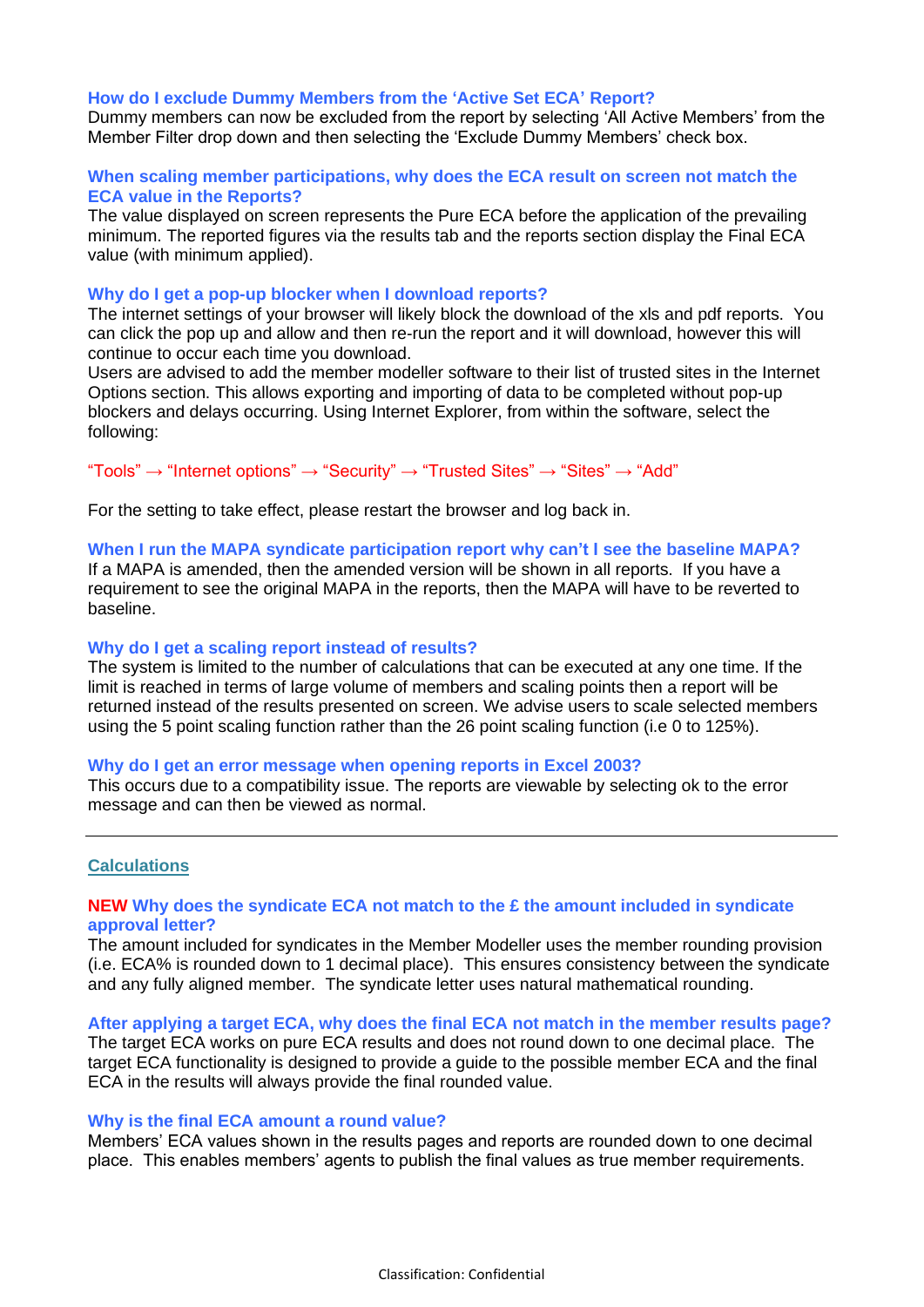## **How is the year of account volatility calculated on the 'Member Summary' report?**

The volatility measure provided in the 'Member Summary' report is determined as the number of standard deviations from the mean result of the 1 in 200 Value at Risk (VaR) result for each year of account. This is provided as a simple relative measure of volatility for comparing different scenarios.

#### **How is diversification credit calculated?**

The member capital calculation is derived directly from the aggregation of the member's share of syndicate result distributions, the correlations being inherent in the ranking of the trial results. The member capital requirement is the 1 in 200 VaR result of the aggregated distribution.

Total diversification is the difference between the member capital requirement and the member's share of the 1 in 200 VaR of all syndicate years of account on which member underwrites in aggregate.

The year of account (YOA) diversification is calculated as the difference between the member capital requirement and the member share of the 1 in 200 VaR of all years of account on which member underwrites in aggregate.

The syndicate diversification is calculated as the difference between the member capital requirement and the member share of the 1 in 200 VaR of all syndicates on which member underwrites in aggregate (this number is not explicitly disclosed on the member report and will not be exactly equal to difference between total diversification and YOA diversification as there is some overlap between syndicate and YOA diversification).

#### **How can I speed up imports?**

Speed up the importing of data by removing the back year data from the .csv file. The back year data will be populated by the system anyway, as it cannot be edited without permission.

## **Participations**

**The Life ECA option is missing from the menu. How do I model Life participations?** Life members can now be modelled within the Member Participation Set Details page via the View Members screen.

**Why is the 'Create Participation' button greyed out when I try to model Inactive members?**  Inactive Members can now be modelled by contacting the MRC helpdesk who will make the 'Create Participation' button available again.

## **Why can't I name my set 'Lloyd's Participation Set'?**

It is not possible to create a new participation set with the name 'Lloyd's Participation Set' as this name is reserved for the real Lloyd's participation set.

**Why don't back year participations appear when I import a Dummy Member file?**

The system now has the ability to store back year sets of participations, which will then be attached to the dummy member when they are included on single imports.

## **Why has my participation set disappeared?**

Currently the system allows any user to delete participation sets created by any other user from within your organisation. This may be reviewed in a future version of the software.

## **Is it possible to create two Participation Sets with the same name for a given member?**